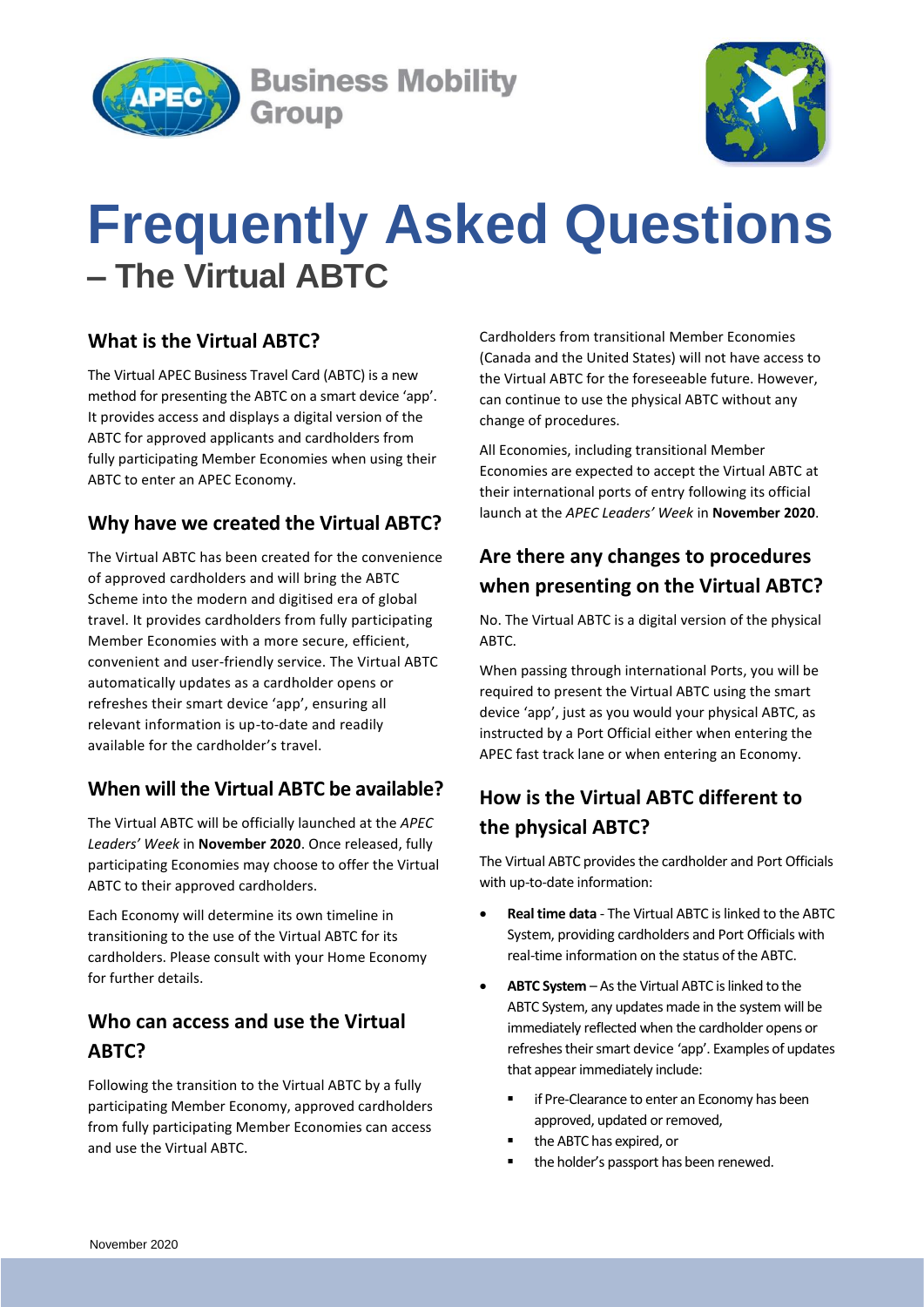# **Can applicants apply for and use both the Virtual ABTC and the physical ABTC?**

Only new or renewing applicants are able to use and be offered access to the Virtual ABTC, and only where a Home Economy has agreed to move to the digital platform. Existing cardholders will not necessarily be granted the ability to transition to the Virtual ABTC, until they are approved for a renewed ABTC.

While it is intended for the Virtual ABTC to eventually replace the physical ABTC in fully participating Economies, this transition will vary among APEC Economies. Your Home Economy will determine if you are eligible to hold both the physical ABTC and have access to the Virtual ABTC.

**Note**: It is important for cardholders to enter and exit on the same ABTC, e.g. if a cardholder enters an Economy on the physical ABTC they must exit on the same card, and the same applies with the Virtual ABTC.

#### **What happens if I get a new Passport?**

If an ABTC holder updates their passport details during the validity of their ABTC, they may be given the option to make use of the Virtual ABTC, instead of receiving a replacement physical ABTC. Please consult your Home Economy for further details.

#### **Does the Virtual ABTC cost more to use?**

The Virtual ABTC is free to download and access for those applicants who have been approved an ABTC. Individual Economies set, review and charge ABTC application fees as each deem necessary.

# **How do applicants and cardholders receive the Virtual ABTC?**

Where a new or repeating applicant indicates the preference for the Virtual ABTC and their Home Economy offers this service, an auto-generated email will be sent to the nominated point of contact email address upon approval for an ABTC. The email will include the application number and instructions on how to download the smart device 'app' and log into the Virtual ABTC. Applicants should be informed of the option to use the Virtual ABTC at the time of their application by their Home Economy.

**Note**: to use the Virtual ABTC an applicant must provide their email address.

# **Has the ABTC Application Process Changed?**

Yes. In order to make use of the Virtual ABTC you will still need to the complete the process outlined by your Home Economy to apply for an ABTC. Approved cardholders will receive a notification email with their Application ID.

### **What are the Security Features of the Virtual ABTC feature?**

The Virtual ABTC will employ security features to provide confidence that an ABTC and cardholder are genuine. These features include:

- **Secure Login –** An approved ABTC applicant will be sent an email with a unique token (an individual application number) for the Virtual ABTC and a link to download and log onto the smart device 'app'. This unique token will change with every repeat application.
- **User Authentication –** Users are required to enter their user credentials, which are authenticated and verified when logging on to the smart device 'app'. Only ABTC cardholders who have been granted access to Virtual ABTC can log in. Please refer to the 'how to' quick reference for an easy step-bystep guide in using the Virtual ABTC.
- **Screenshots -** On Android smart devices, users are prevented from taking screenshots of the Virtual ABTC; and on iOS smart devices, users who attempt to take a screenshot of the Virtual ABTC will be presented with a message reminding them that Port Officials will not accept a screenshot of the Virtual ABTC.
- **Watermarks -** The replication of the Virtual ABTC on the smart device 'app' 'View Card' screen will have discrete security features, making it difficult to fraudulently replicate.
- **•** Locked to Gravity The holographic overlay and card background pattern change colour and visibility in correlation with the movement of the device, allowing Port Officials to quickly confirm that they have been presented with the official Virtual ABTC rather than a screenshot or video capture.

Security features for the Virtual ABTC mitigate fraudulent replication and misuse, along with protecting the cardholder's ABTC and personal details.